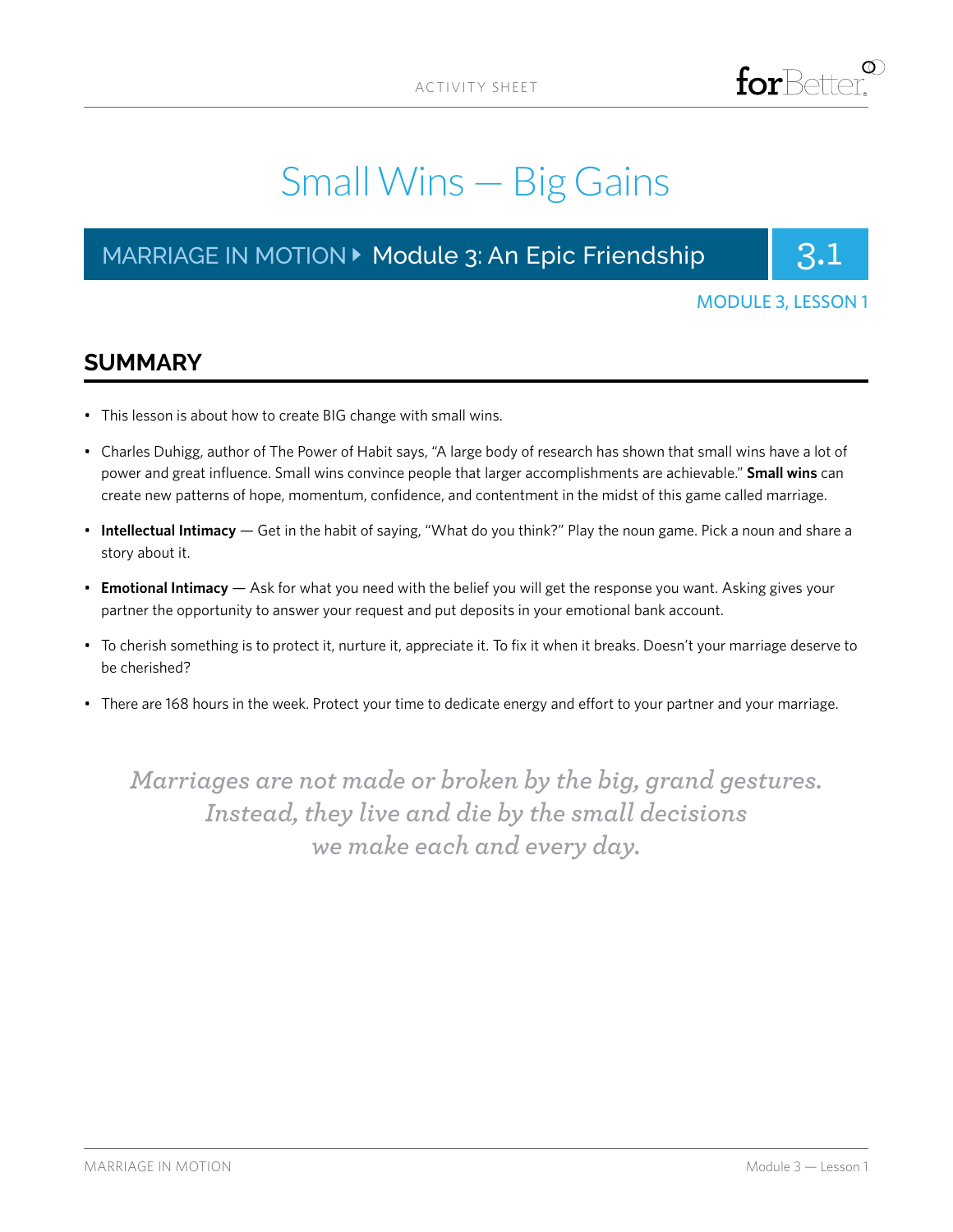### **ACTIVITIES**

This lesson is about how to create BIG change with small wins. In this lesson we ask you to begin creating opportunities for small wins by focusing on a few habits in your relationship in the following areas:

#### **1) The Art of Play; 2) Curiosity; and 3) Cherishing your Partner.**

#### PLAY **1**

Play between partners is often the first thing to go after the honeymoon period is over. Happy couples in thriving relationships make time to laugh, play and enjoy the lighter side of life.



You may already be great at this, and if so... FAB! However, you can always mix things up with new ideas and spontaneity, so the following is a list of ideas you can choose from to integrate play into your daily lives.

#### **Select one thing that you will try this week, and give it a shot:**

- 1. Play a game of hide and go seek in the dark. If you have children, they will want to join in too. Better yet, go to your local IKEA with a group of other couples and play hide and go seek at IKEA.
- 2. Research local co-ed teams you can join to play a weekly sport with other couples in your area.
- 3. Build a pillow fort and sleep in it for the night.
- 4. Test drive your dream car. Agree in advance you are only test driving.
- 5. Play a game of Twister.
- 6. Prank call a friend.
- 7. Agree to talk in accents the entire day.
- 8. Go to an amusement park.
- 9. Rent a tandem bicycle and be a tourist in your own city.
- 10. Share childhood photo albums and tell funny stories of growing up.
- 11. Embrace your inner artist and take turns painting your partner's portrait. Think Kate Winslet and Leonardo Dicaprio in Titanic!
- 12. Go for a long walk in the dark with your favorite beverage.
- 13. Get a group together to play tag in a park.
- 14.Download an app on your phone like "Words with Friends" that would allow you to play a game throughout the day.
- 15. Select a board/card game to play after dinner.

*Remember, it's not about the "thing," it's about being spontaneous and finding ways to laugh.*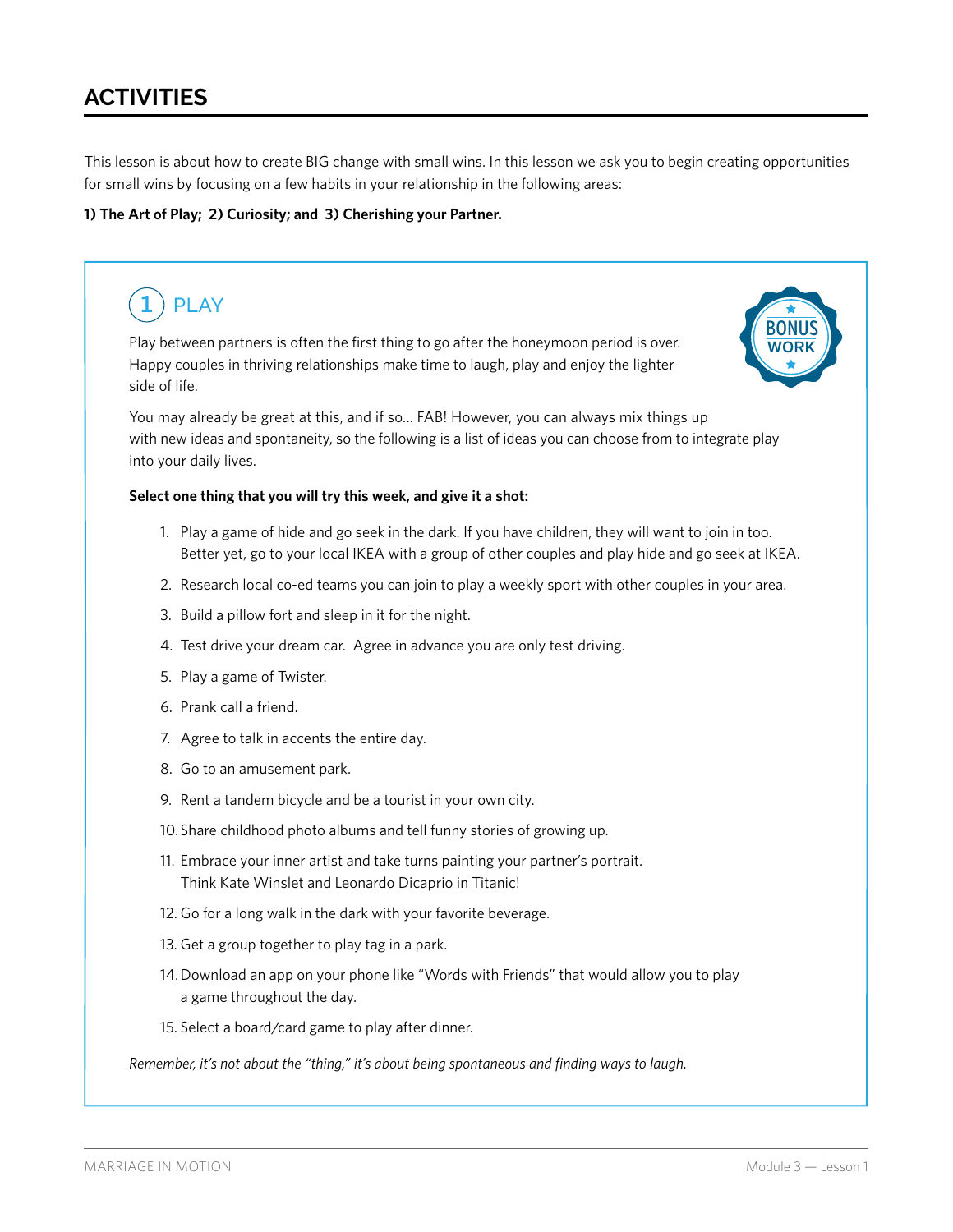# **2** INTELLECTUAL INTIMACY

One essential form of relational intimacy is intellectual intimacy, created by the exchange of ideas, thoughts, and perspectives. Like the exercise above, you may already be great at this, in which case, keep at it. If you need some new conversation starters, here are some ideas.



**We encourage you to discuss your viewpoints on the questions below, and really listen. As you listen to your partner, remember to stay curious and interested in their point of view. This is not an opportunity to convince your partner — rather, the exercise is to share, listen, understand, and engage. Be sure to do everything you can to make your partner feel comfortable sharing with you.**

- What are your thoughts on assisted suicide?
- What do you think about making human organs available for purchase?
- When do you think it should be legal to drink alcohol?
- What benefits/disadvantages do you see to single-sex primary education?
- What would you do to improve the incarceration system?
- What are your thoughts on governmental spending to explore the Universe? Should space exploration be a priority?
- If you could have dinner with anyone, living or dead, who would it be? What questions would you ask? What would you want to tell them?
- Deserted Island Questions: You're stuck on a Deserted Island... what three books / albums / movies would you want to have, and why?

#### YOU CAN'T HAVE A GREAT MARRIAGE WITHOUT BEING GRATEFUL **3**

Creating a "habit of mind" is a big undertaking. Luckily, habits develop over time and only require small consistent efforts from you.

Our mission is to help you see the good, positive and wonderful things happening around you and in your relationship. **In order to develop that positive habit of mind, you need to commit to scanning your relationship and your partner for one thing that you are grateful for each and every day.**

#### **CONSIDER:**

- **1. Setting an alarm on your phone to alert you to send a daily affirmation text to your partner.**
- **2. Write a brief affirmation on a sticky note and put it somewhere surprising.**
- **3. Verbally affirm your partner each morning before you leave each other for the day.**

*It may seem simple, or even silly... but trust us. Expressing gratitude, on a daily basis — even in the small things will reset the equilibrium and context of your relationship over time.*

*Whatever you choose, commit to making real, tangible expressions of gratitude a daily habit.*

**BONUS WORK**